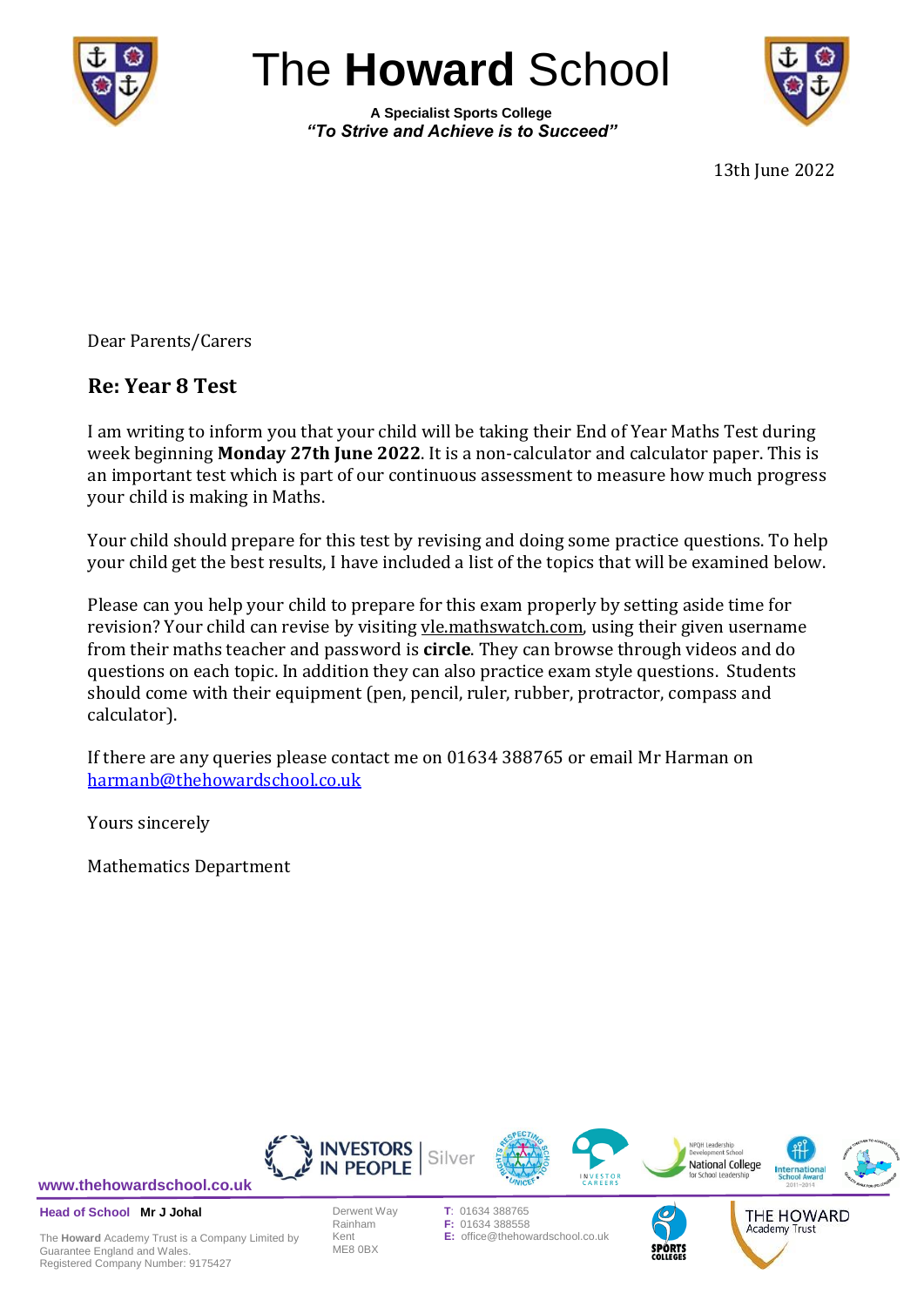# **Revision List Year 8 End of Year Test**

### Number

- Division
- Calculating with negative integers
- Powers and roots
- Multiples and factors

### Area and volume

- Area of triangle, parallelogram and a trapezium
- Volume of cubes and cuboids
- 2D representation of 3D solids
- Surface area of cubes and cuboids
- Measures

#### Statistics, graphs and charts

- Interpret pie charts
- Draw pie charts
- Construct and analyse stem and leaf diagrams
- Mode and median for grouped data
- Finding mean of continuous data
- Scatter diagrams
- Misleading graphs

#### Expressions and equations

- Algebraic powers
- Expressions and brackets
- Factorising expressions
- One-step equations
- Two-step equations
- The balancing method

#### Real-life graphs

- Conversion graphs
- Distance-time graphs
- Line graphs
- Real-life graphs
- Curved graphs

#### Decimals and ratio

- Ordering decimals and rounding
- Place value calculations
- Calculations with decimals
- Ratio and proportion with decimals